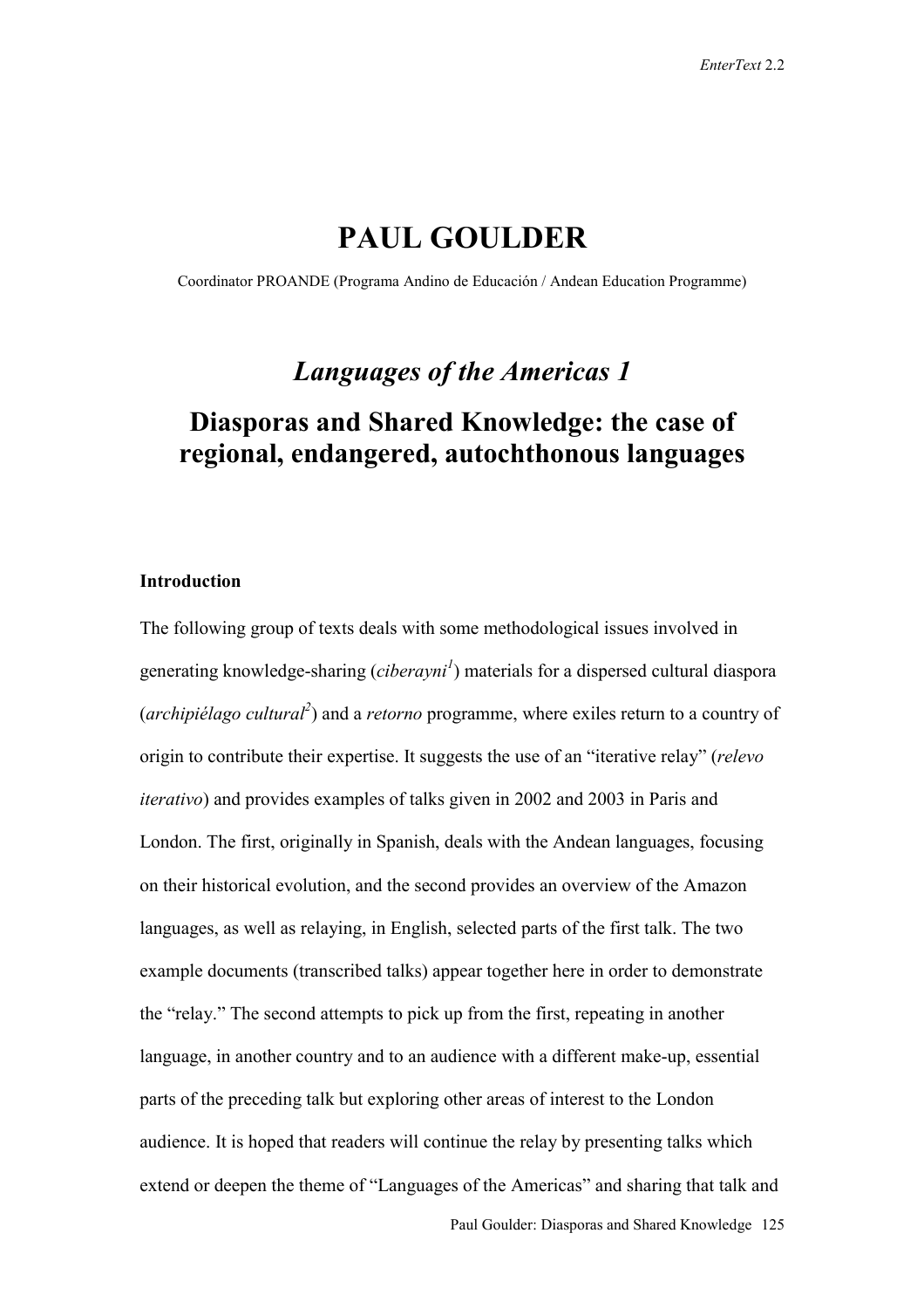perhaps also any subsequent discussion in some common language (e.g. English and Spanish), or alternatively widening into other themes: art, technology, socio-economic development of Latin America, local studies, cultural history and so on.

Members of the Latin American diaspora in Europe—émigrés and exiles—and their friends have formed some hundreds of organisations in the last few decades. During the course of each year, and in the main independently of each other, these associations present talks and other events which relate to the cultures of their members (i.e. Euro-Latin American cultures) or to the cultures of the regions and countries from which they came. Yet few of the talks and events are shared with other members of the diaspora or recorded, in whatever media, for purposes of research, education, sharing with the "folks back home," historical record, etc. The two articles which follow are but a sample of the many hundreds which could be shared publicly, used for education within the diaspora or back in Latin America or for other purposes.

Several barriers have traditionally existed which prevent a wider dissemination. Until recently a cost-effective medium was not available. Now the Internet and CDs or DVDs, which can be copied, offer a solution. However converting a talk—sometimes given quite informally—into something which can be of value in another language and another country is labour intensive. Without specific funding or superhuman effort on the part of the President or Secretary of the organisations (in these cases, the Peruvian Cultural Centre in Paris and the Anglo-Peruvian Society in London) the work is best done by a team. The specialist who gave the talk is often a busy academic who because of intense pressures in his University would not have time to participate, other than perhaps undertake an optional review of the proofs. He has given the talk and permission for its dissemination, probably free, and that should be enough! Teamwork offers the prospect of breaking down a time-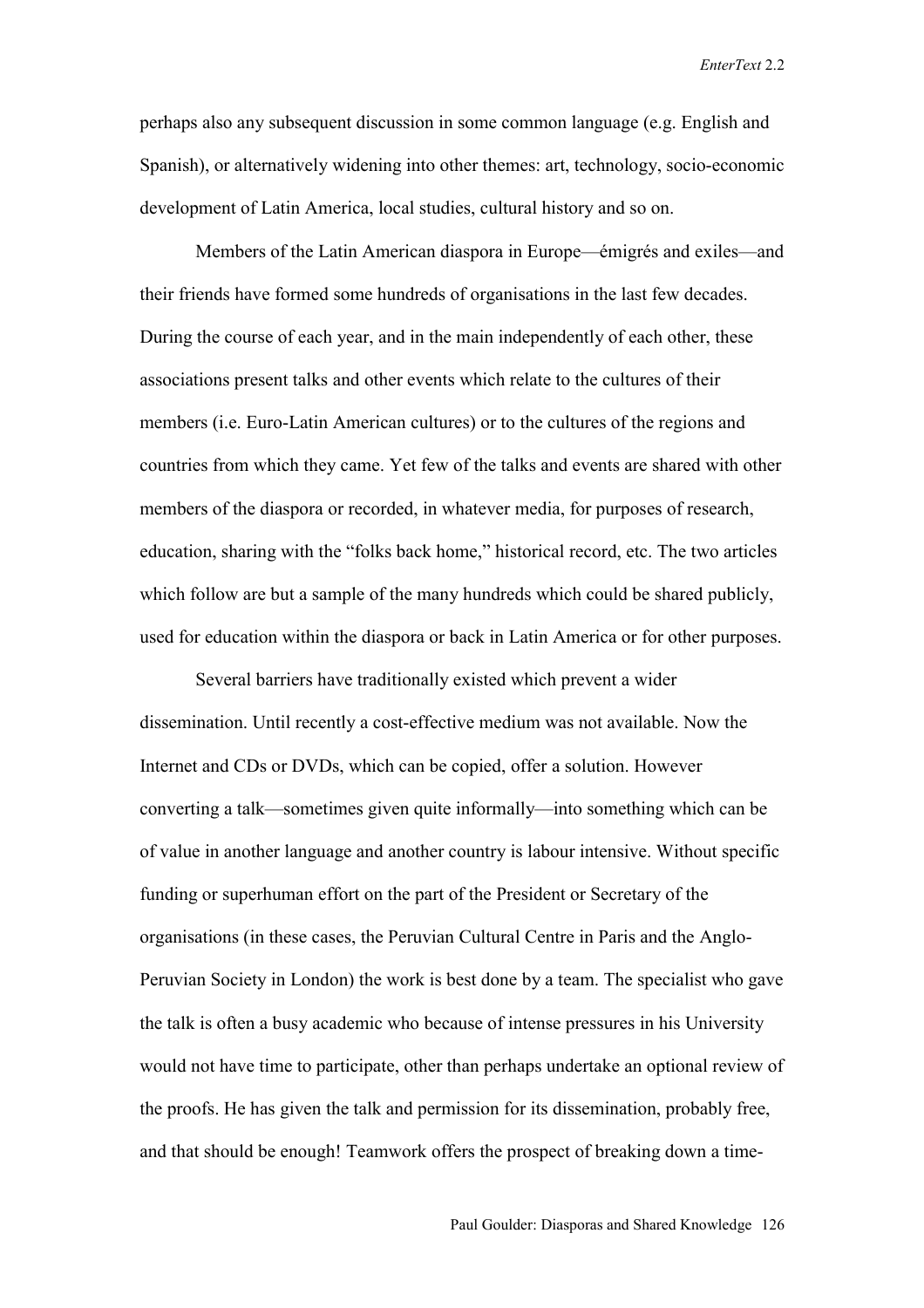intensive chore into do-able chunks: two people to record the talk and the questions which sometimes follow, two to transcribe it, two to translate it (unless a truly bilingual and biliterate translator is available from amongst the association's members it is preferable to have one specialist / native-speaker in the original language of the talk and another in the language into which it is being translated), an editor who will convert the talk into a written document, erasing the oral blips and doing general subediting, a multi-media editor where graphics, sound, video and animations are concerned, and a DVD producer, where for example a slide show or musical event needs to be transferred into that medium.

The choice of topics for talks, of course, is simply a local matter: whatever informs, entertains, amuses or educates the association's members. Especially when new to a country, members are often in acute need of information about culture, language, employment, human rights etc. In the longer term a deeper and sharper appreciation develops, of not just the host country's but also of one's root or home culture. Languages are the example given here. The many hundreds of other talks and lectures given through Europe each year, whose topics can be seen as being almost randomly generated, offer a rich resource in, for example, education programmes both for Latin Americans and their children in Europe and for input into universities, colleges and schools in Latin America.

It is suggested below that some coherence could be provided to this apparently random collection without a centrally coordinated network. The sequence of articles, given here as an example, is not part of a planned series. It could be described better as an iterative relay (the *relevo iterativo* see below) developed to share knowledge amongst communities or diasporas which are geographically, socially and politically fragmented. The sequence deals with the languages of the Americas: initially those of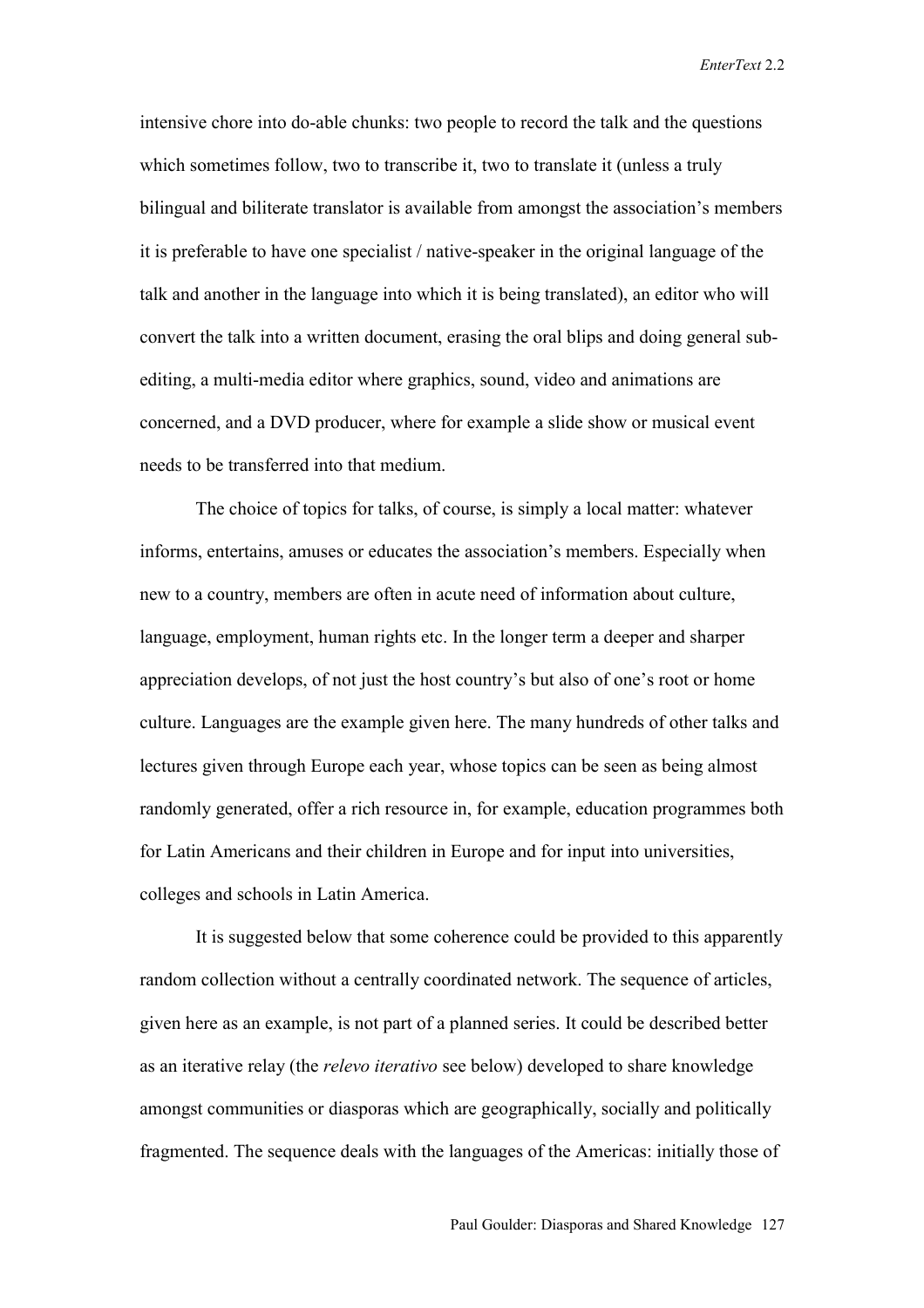Peru and the Andes. Many of these are endangered—in danger of dying out. These languages are cultural assets not only for Latin America but also for its global diaspora. They are also indispensable resources in the development process.

## **Critical knowledge and diasporas**

A link is being made here between the survival of endangered languages and the cultural and socio-economic development of diasporas of émigré and exile groups, located mainly in global cities. A method (the *relevo iterativo*) is suggested whereby diaspora associations collaborating with academic specialists can build up circuits of knowledge which are critical to the well-being of the diasporas and that of the countries or areas from which they come (the "root homeland"). By way of example, subsequent articles apply this method to the sharing of knowledge about the actual and ancestral languages of Latin Americans in Europe, starting with the Peruvian and Andean languages. As most members of diaspora groups and, critically, their children are—with notable exceptions—less likely to be going to university, this sharing of knowledge will have to take place, and is taking place, through less formal, nonuniversity channels.

Although the use of the internet has been mentioned above (and you are presumably reading these articles online in *EnterText*), access to the Web is difficult for low-income groups or simply unavailable in parts of Latin America. A fixedplace, traditional print library is similarly of limited usefulness where a diaspora is spread out across a continent, as is the case for Latin Americans in Europe. The diaspora is both geographically dispersed and socially fragmented. In the case where traditional print may also be an "inappropriate" medium, reproducible compact disks or DVDs may be an effective alternative. However, without a collegiate environment in which to study, such media may have little effect. Local multi-community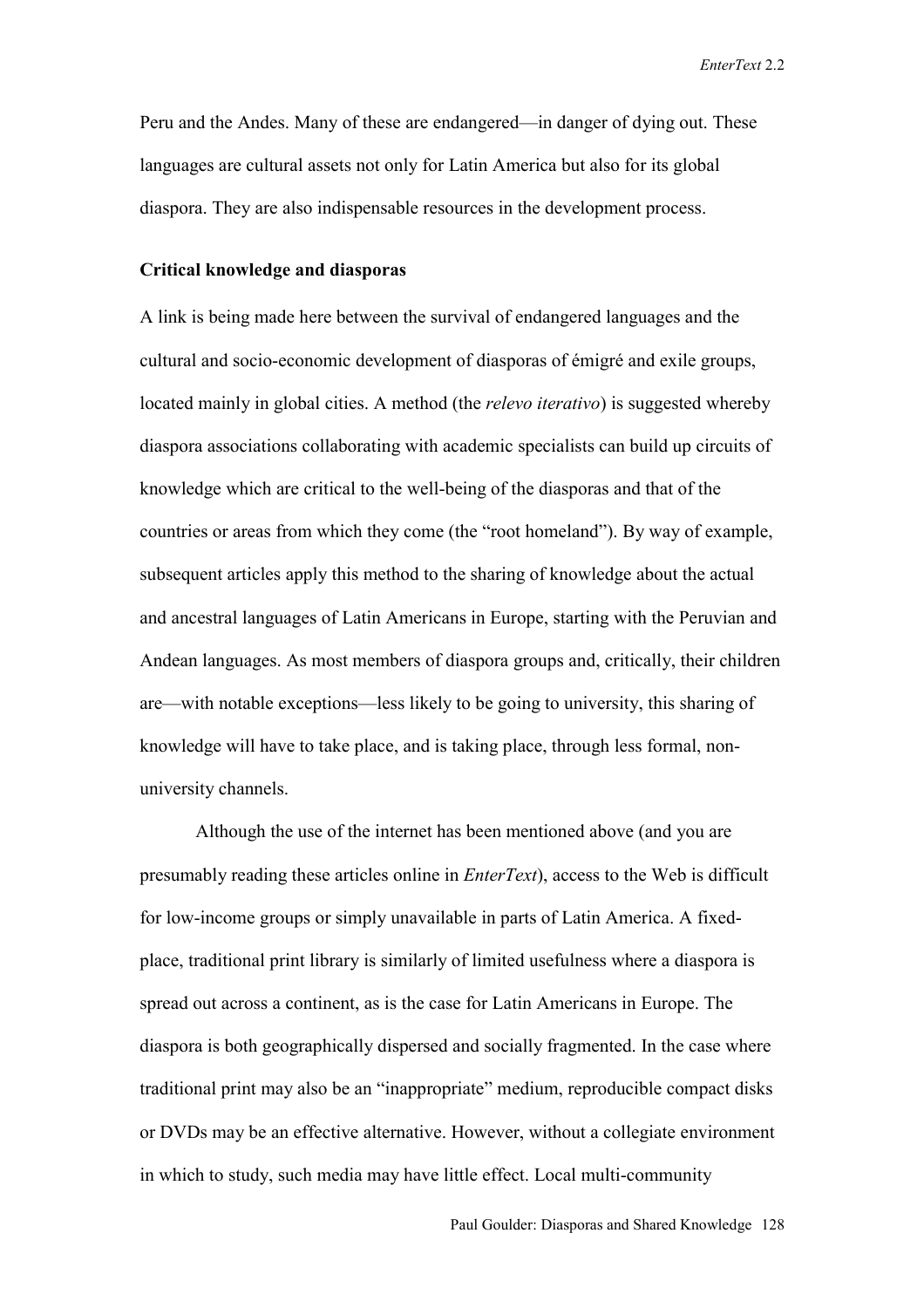universities might provide a solution (for example, the proposed multi-lingual Sikh University based in London and the Punjab).

## **Diasporas as recognised virtual regions**

Diasporas have a twin interest in development : their own and that of the areas they have come from, whether these are recognised states, e.g. Bolivia, or not, e.g. "Kurdistan." Recent systemic approaches to international relations theory, together with advances in cultural and development studies, permit us to focus on the role of diasporas in the development of, for example, global cities on the one hand and "root homelands" on the other. Individuals are seen as members not just of nation-states (and of course some may be "stateless") but also of epistemic (producing their own identity or classification) and other groupings. This is reflected in the sense of multiple identity felt by many living in European cities today. The European Union (EU) encourages regional diversity (e.g. a Europe of the Regions) and "lesser-used" languages. However "non-communitarian" or non-EU communities and their "lesserused" languages such as Quechua, Shipibo and the other languages in this review, may not be—usually are not—included .

## **Migration and Language**

Critical to this multifaceted make-up are the languages which come to be spoken during processes of migration. It is the endangered languages which also "come to be forgotten" in this same process. Andeans shift from Aymara or Quechua to Spanish as they migrate from the mountains to the capital city and may shift again into English or some other first-world language as they move on. This process of urbanisation and global migration is, of course, one of the principal factors which places ancestral languages in danger.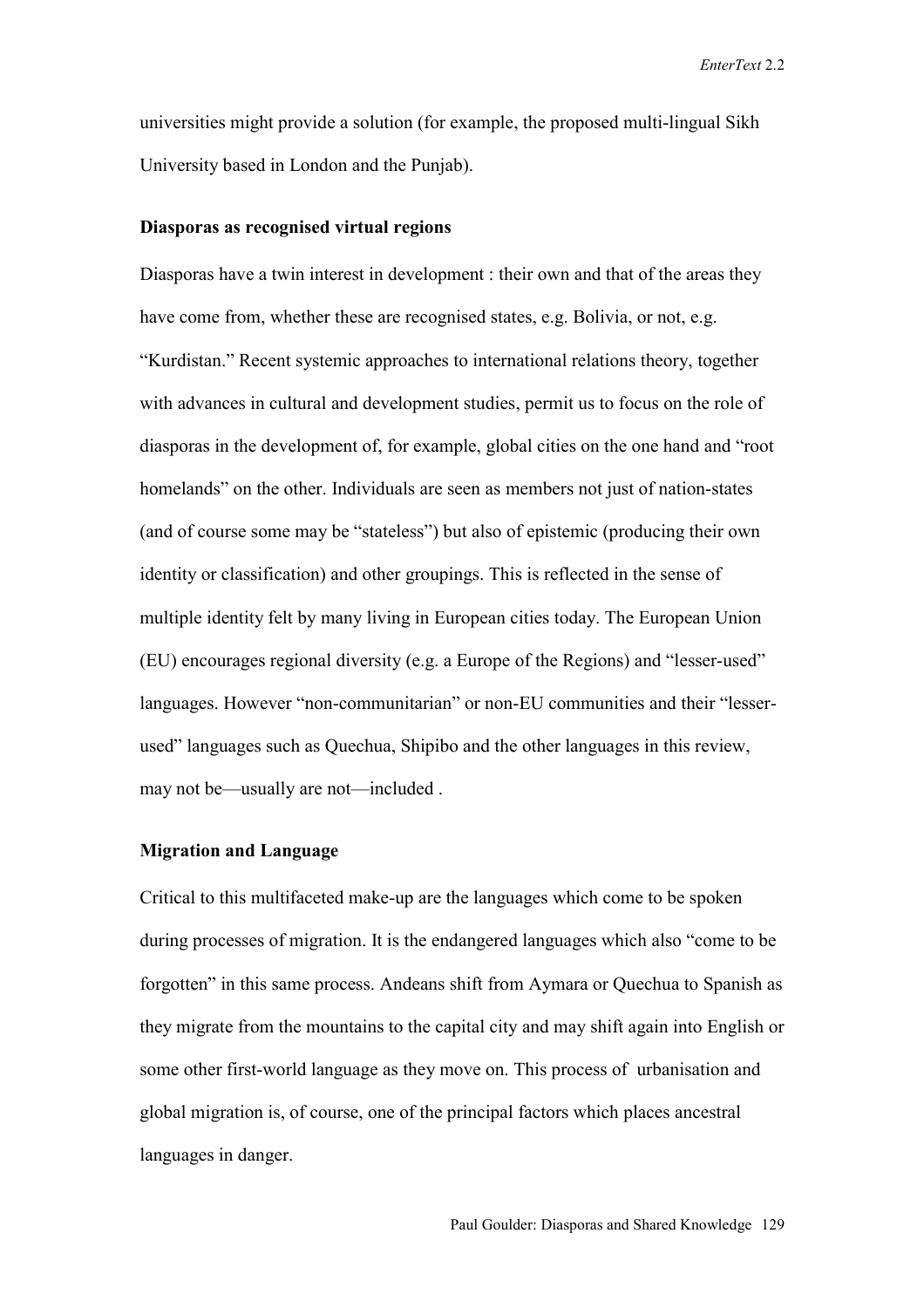It is hoped that the extra-mural activities of academics talking to diaspora groups (as in these documents) will help the cause, the survival of endangered languages. Another support should be programmes which facilitate the written output of the speakers of these endangered languages, which at the same time are often diglossic, autochthonous, indigenous or regional. In some instances speakers have migrated as far as European global cities—Paris and London are the examples treated here—where they comprise "minorities within minorities" producing a linguistic "double-diglossia." The speakers in Europe of these endangered languages do not necessarily form geographical communities, even less so enclaves or ghettoes. This geographical dispersal produces a challenge for any programme which aims to contribute to knowledge-sharing of this type.

## **American regional or indigenous languages in Europe**

Although there are centres of established academic excellence, for example at Liverpool, Paris and St. Andrews, the thousand or so languages of the Americas have been relatively neglected by latin-americanists in Europe. What little is published is largely unavailable either to the provincial Latin American student or to the dispersed speakers of these languages in Europe. Throughout Europe, North America, Australia and in other areas in which the Latin American diaspora has located (some authors refer to these dispersed areas as a cultural "archipelago") there is a natural constituency of Latin American exiles and émigrés whose root parental-languages are the regional or indigenous languages (and not, for example Spanish or Portuguese) of Latin America. For example it is estimated that in 1900 seventy per cent of Peruvians spoke Quechua; thus there is a high probability that a Peruvian émigré or exile of today is descended from Quechua-speakers.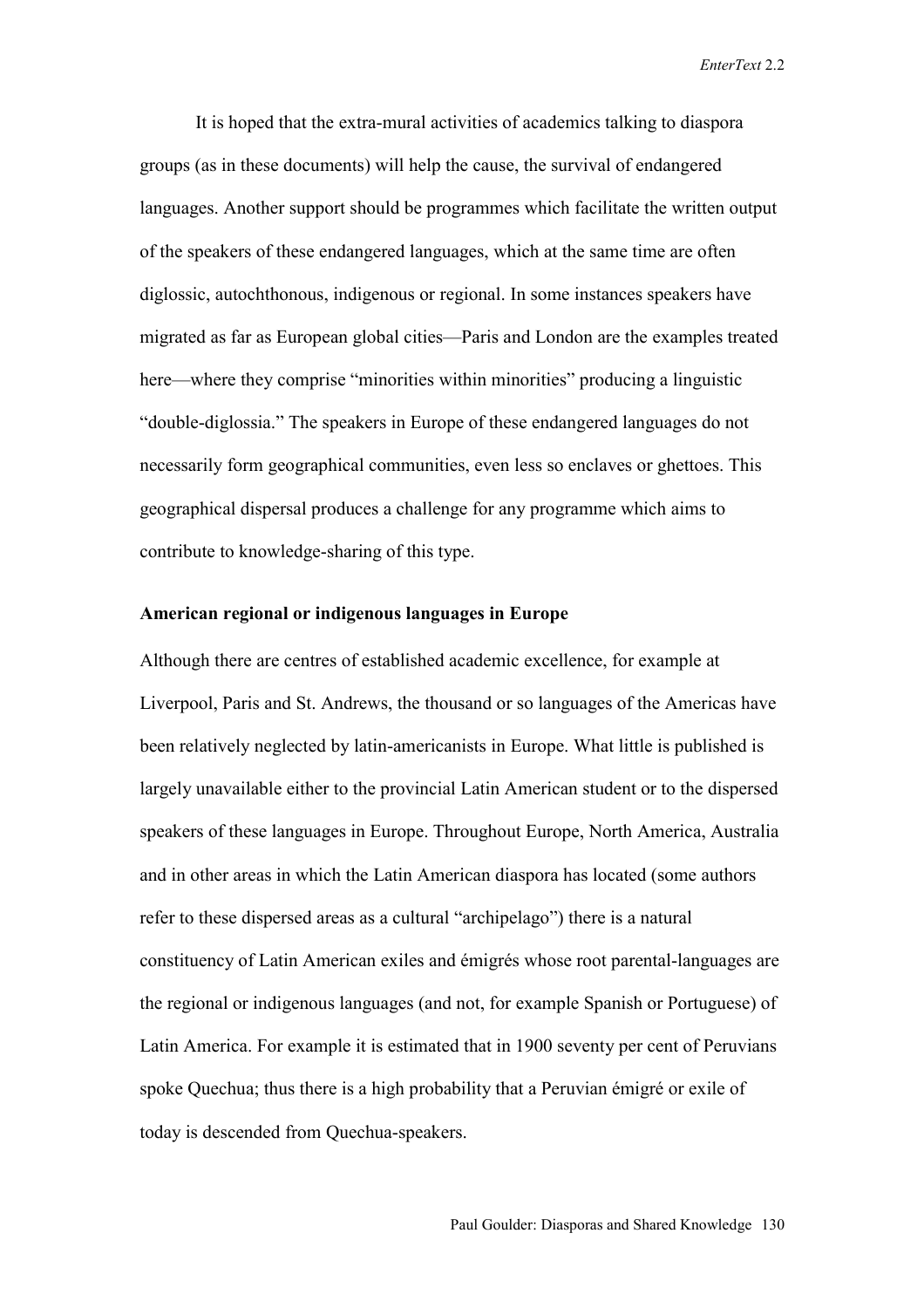The study of these languages has therefore a potential audience in Europe. However, few Latin Americans in Europe choose to study them and none of the languages or associated cultural studies are on the national school curriculums. Unsurprisingly, some would say, yet it is the aspiration of many educators in European global cities to offer just such an inclusive curriculum, which would challenge the alienation felt by many of the children of exiles from not just Latin America but areas of prime migration (such as Algeria in the case of France).

## **Cohesive and coherent methods: the** *relevo iterativo* **approach**

The *relevo iterativo* (iterative relay) approach to sharing knowledge has several characteristics:

• It emphasises the role of cultural associations—in this case Latin American—in mediating academic content to the non-academic needs of members, and of bringing academics—specialist latin-americanists—into contact with an émigré population, who in the main are not, nor have they been, university students, nor do many have the means to be so.

• It encourages the pooling and sharing of recordings (termed *ciberayni* from the Quechua: mutual reciprocity in labour) made across Europe and the sequencing of lectures on self-evolving themes. Though not organised as a series, the topics are kept on track because cultural associations respond to the needs and interests of their members.

• European universities teach Latin American cultural studies,

development studies, etc., but do so, mostly, as studies of the "other," whereas the reality is that the "other" is in effect an actual constitutuent of "us," and is present in fragmented cultural communities across Europe and elsewhere. The aggrandisement of the university sector over the last decades has failed to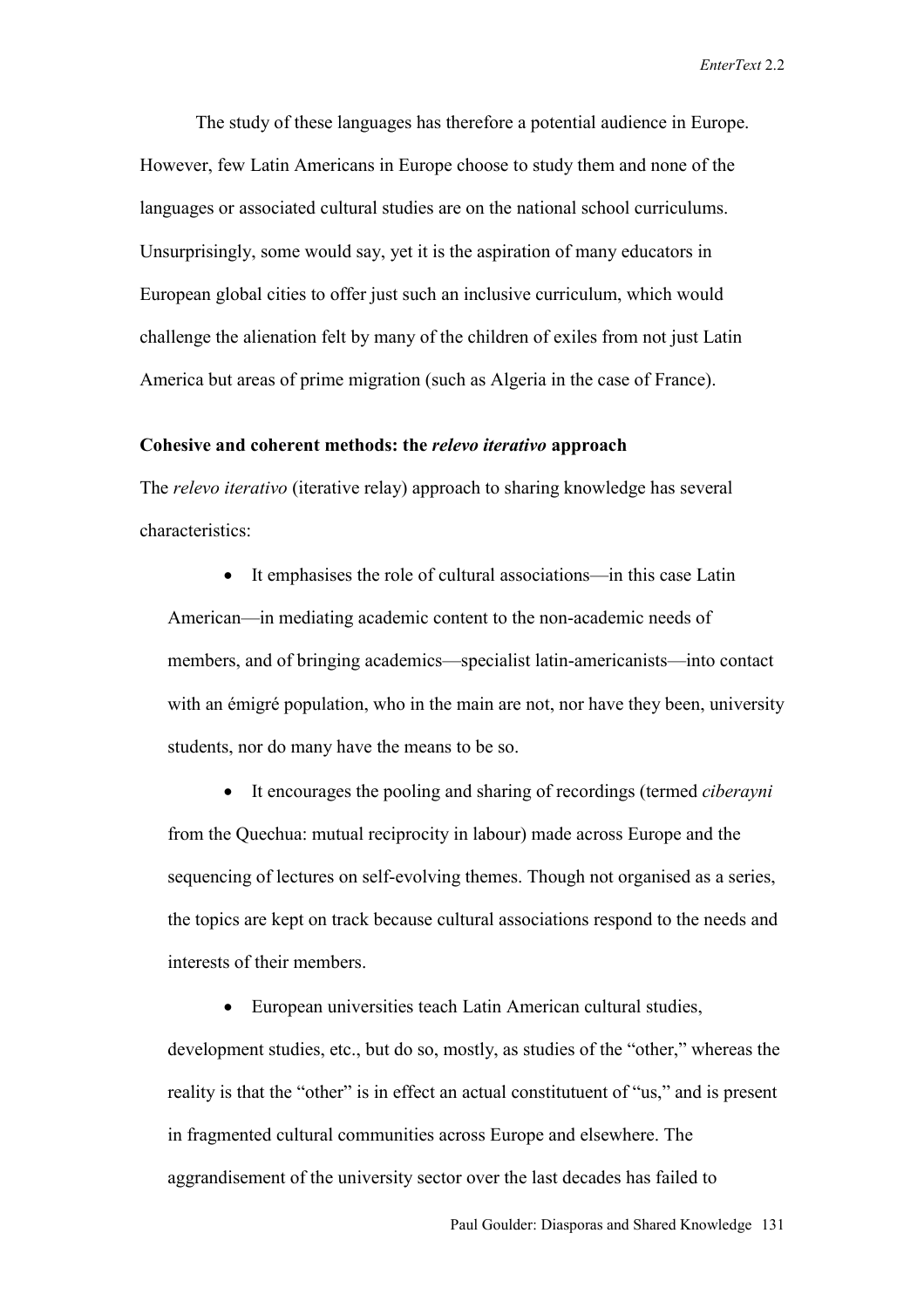recognise these demographic changes. The creation of new universities, often by renaming but not re-resourcing existing colleges in 1992 and again currently in the UK, has missed a vital opportunity to remodel the university for a population with global links. Iterative relaying can redress the balance.

## **Socio-linguistic complexity exported and the** *retorno*

Visitors to Peru comment on the complexity of its cultural and linguistic make-up. Over sixty languages are spoken throughout the country. More recently, these languages have been spread overseas. Over ten per cent of Peruvians live abroad, contributing to the cultural mix of global cities. Los Angeles, New York, Paris and Barcelona are just some of the cities where Peruvians have settled in significant numbers.

This émigré population is seen by the Peruvian government and international organisations such as UNESCO as a brain-drain, but also a potentially rich resource if only a way could be found to harness expatriate knowledge and technological skills and transfer them back to Peru. A Government-sponsored *retorno* programme encourages skilled Peruvians living abroad to return. However, those who are already settled in new careers and with established families find it difficult to do so. Nongovernmental organisations (NGOs) have been developing other programmes. One of these, the Andean Education Programme, has sponsored various initiatives involving Peruvian expatriates: a virtual university Europe-Andes, study-travel programmes in Europe, an education network using the internet, etc. However, for a variety of reasons, mainly bureaucratic and financial, these programmes so far have had minimal impact. They may yet succeed, as may the Government's *retorno* programme but the feeling is that they are fighting up-wind against the prevailing neo-liberal models which favour multi-national investment and globalised locations.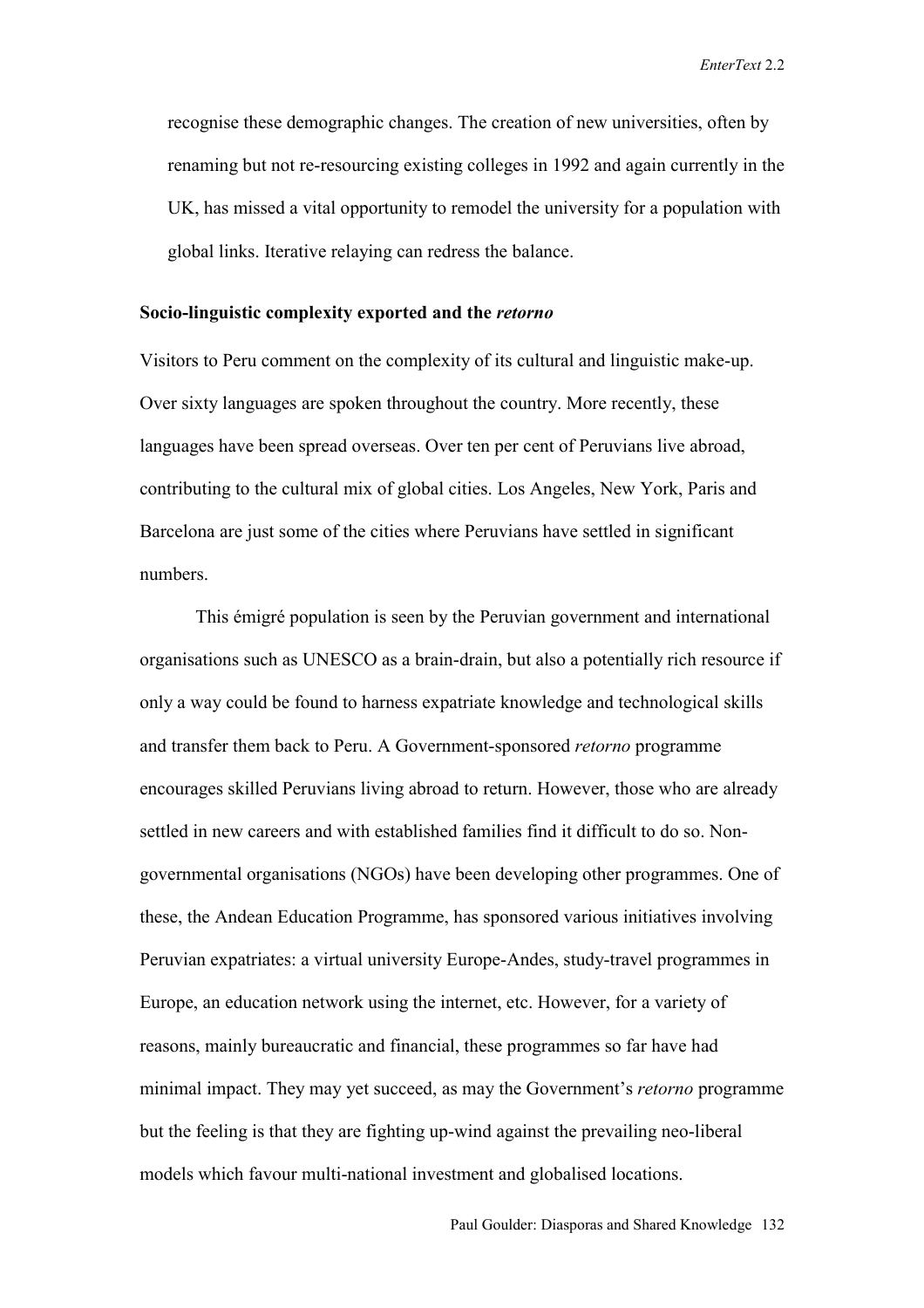A newer approach is rooted in the work of Latin American community associations in Europe who wish to send back something more than "money and old clothes." They are linking their efforts with European specialists on their countries (e.g. Peruvianists), and with their own post-graduate students often on scholarships at European universities (*becarios*). In this scheme the associations host or sponsor specialist yet accessible talks, lectures or conferences and convert them into databases of knowledge which can be used in, for example, Latin American universities. The "new" aspect is that they are organised on the basis of an international relay (*relevo*). Like passing on the Olympic flame, the baton or responsibility for building up the series is carried forward by several organisations in a relay. The database is built up progessively or iteratively, with necessary repetition. The information is shared via text-files or web-pages for those who have computers. For the majority who do not have personal computers, copiable CDs, and in the future DVDs, may be the way forward.

## **Beyond universities and the professions**

The purpose of this international series of talks is to share knowledge, crossing over and beyond the walls of academia and escaping the intellectual gravity (and *gravitas*) of professional groups. The challenge is to find ways of bringing acutely necessary and valuable information to those who need it, not just in Latin America but throughout the Latin American diaspora in Europe and elsewhere. The idea is that virtual minority groups can compensate for the absence of an educational infrastructure and explicit circuits of knowledge within their community by networking (relaying) together existing cultural associations, academic specialists, postgraduate students and others, whilst at the same time forging links with more formal institutions and networks such as universities and cultural attachés at their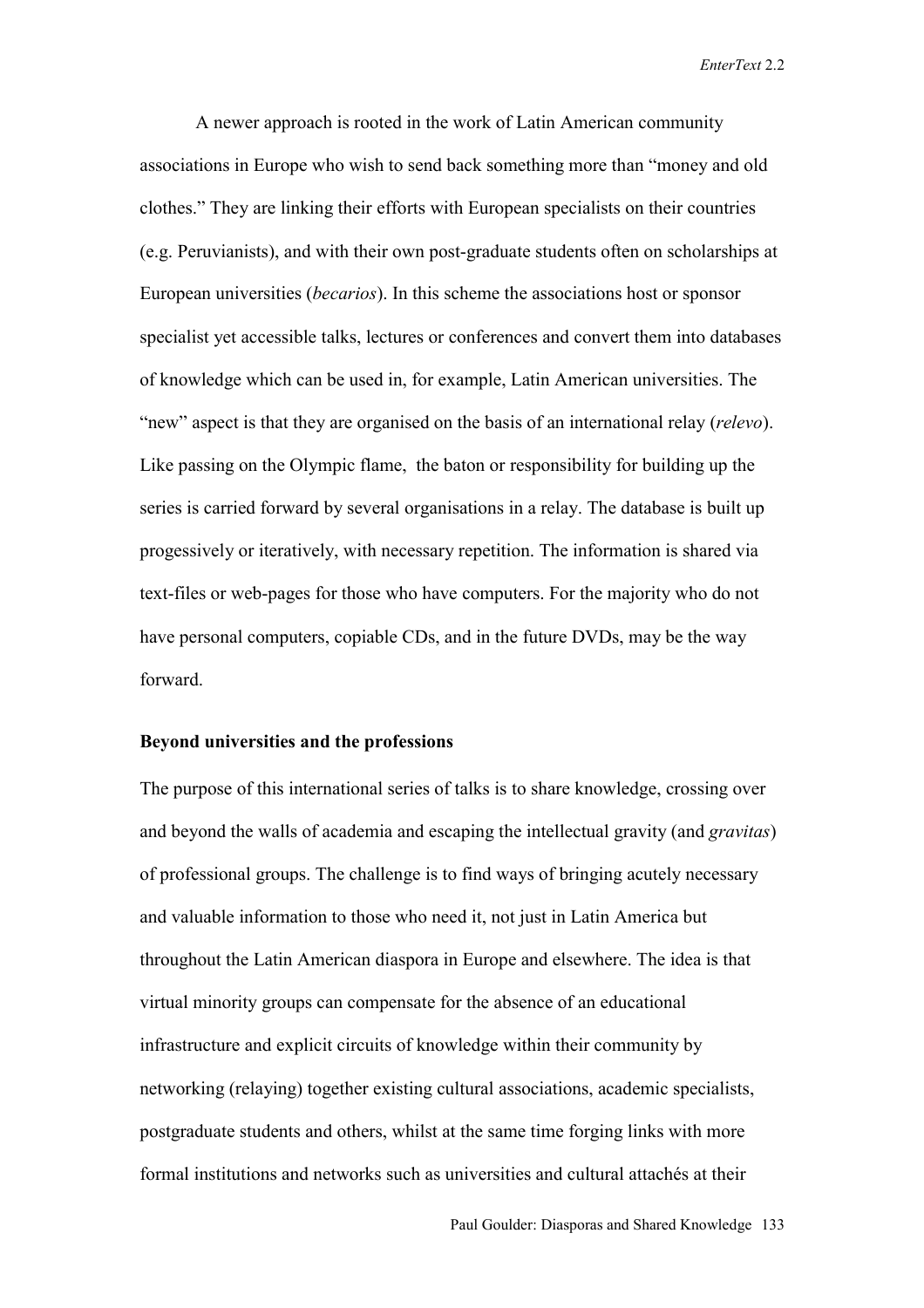embassies. The second article describes the first steps in the implemention of a noncentred education network and database, which is designed to grow by itself and not to need expensive coordination and administration. The example taken is that of generating education materials on the theme of Peruvian languages. One set of target users are the children and grandchildren of Latin Americans in Europe. A secondary use is to support language maintenance programmes in Peru.

## **Handing on the baton**

The first steps, then, include converting two oral talks to a distributable mode on CD/DVD and via the internet, as here. The first talk which follows is one given in Paris to the Peruvian Cultural Centre by Cesar Itier with the title "Quechua, Aymara and other Andean Languages." The second is a talk to the Anglo-Peruvian Society, London on the subject of "The languages of Peru" focusing on their history, the present situation and on language policy for their future survival, which itself follows on from the Paris talk. As there is no overall coordinator who might see to the development of the themes, each association and author or speaker has responsibility for "handing on the baton," rather like a relay race or relaying the Olympic flame. The Latin American associations in Europe, which otherwise have little or no relation to each other now have a project over which they can collaborate. Presenting talks to audiences from this cultural archipelago demands that content connects with the highto middlebrow and avoids dumbing down. Handing on the baton influences the direction and content of the sequence. The materials thus develop a quality different from that which would have evolved in a series of university lectures.

Finally, unlike the case of most learned journals, in this instance copyright remains with the authors and / or organising institutions. The digital versions of images, moving or still, and other materials may be used where original copyright has